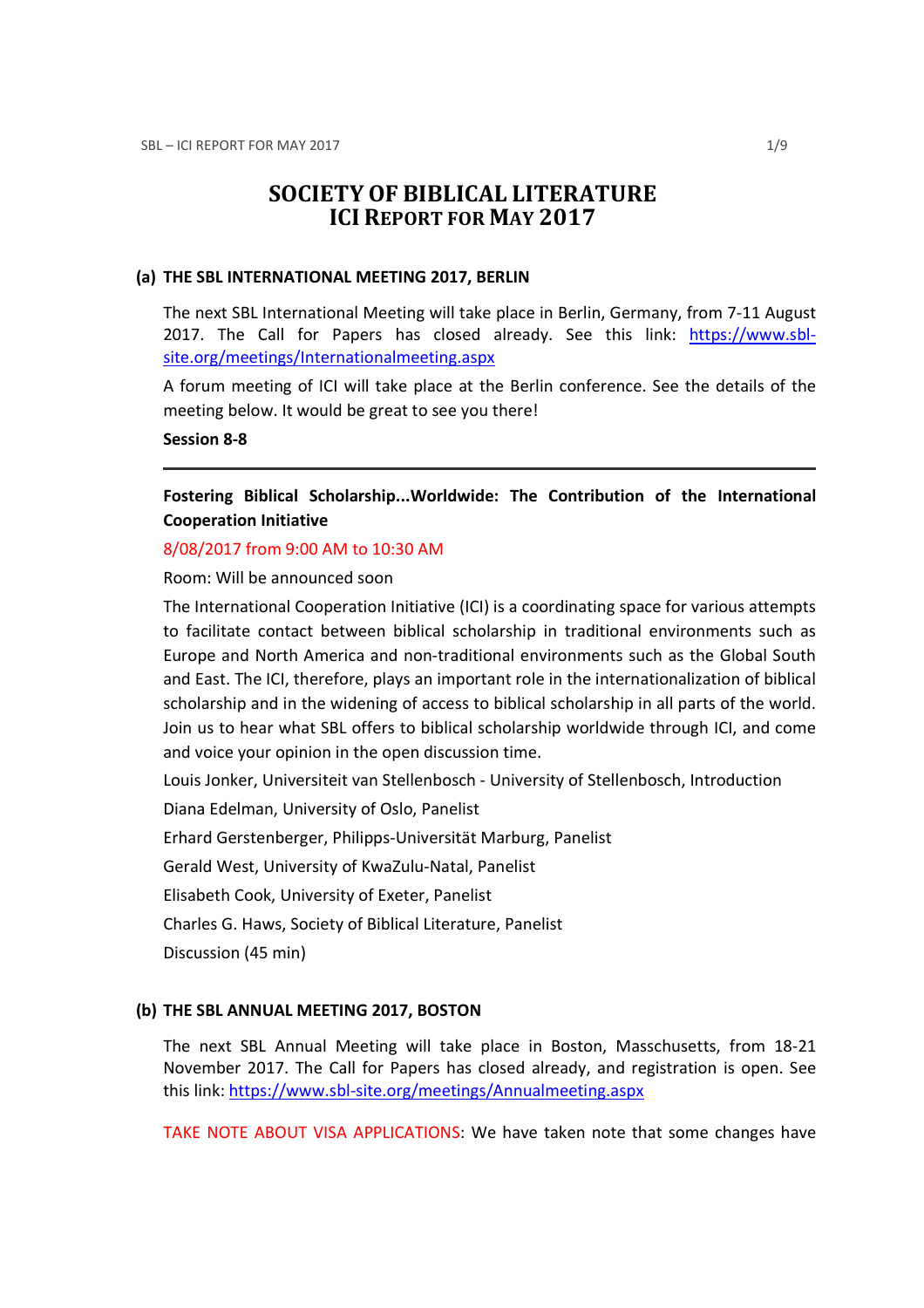taken place under the new presidency in the United States with reference to immigration and visas. The SBL Executive is monitoring the situation and will keep its membership and the ICI updated on any further developments. If you plan to go to Boston and have to apply for a visa, please plan ahead so that your application will be submitted well in advance.

For those looking for more affordable accommodation at the Boston meeting, the following list may be of assistance. PLEASE TAKE NOTE that these accommodation options are provided as a courtesy to ICI members, and that the ICI and SBL do not take any responsibility for reservations, quality or safety of these lodgings.

| HI Boston**                                               | www.bostonhostel.org             | 19 Stuart Street, Boston,<br>MA02116            | \$60  |
|-----------------------------------------------------------|----------------------------------|-------------------------------------------------|-------|
| <b>Armory Guest</b><br>House**                            | www.thearmoryhouse.com           | 62-64 Amory Street,<br>Cambridge, MA 02139      | \$86  |
| Quarters on DOT<br>by Short Term<br><b>Rentals Boston</b> | www.shorttermrentalsboston.com   | 80 Dorchester Street,<br>Boston, MA 02127       | \$100 |
| La Quinta Inn &<br>Suites Boston -<br>Somerville          | www.lg.com                       | 23 Cummings St.,<br>Somerville, MA 02145        | \$105 |
| Ramada Boston                                             | www.wyndhamhotels.com            | 800 Morrissey Bouldevard,<br>Boston, MA 02122   | \$119 |
| Best Western Plus<br><b>Boston Hotel</b>                  | www.bestwestern.com              | 891 Massachusetts Ave.,<br>Boston, MA 02118     | \$122 |
| Coolidge Corner<br>Guest House**                          | www.brooklinebedandbreakfast.com | 17-19 Littell Road,<br>Brookline, MA 02146-6504 | \$129 |

\*\*Hostel or guest house may have common shared dormitories or bathrooms

## (c) PUBLICATION IN ANCIENT NEAR EAST MONOGRAPHS (ANEM) / MONOGRAFIAS SOBRE EL ANTIGUO CERCANO ORIENTE (MACO)

ANEM/MACO is a series that was established by the SBL at the request of the International Cooperation Initiative (ICI), and which is co-edited by Alan Lenzi and Juan Tebes. The series publishes volumes on the Ancient Near East (including ancient Israel) electronically and makes them freely available for download. (Paperback and hardback versions of the volumes are available too, for a reasonable price.) Any work published in ANEM/MACO is freely available in electronic version to anyone in perpetuity. To view the volumes published in the series, please go to http://www.sblsite.org/publications/Books\_ANEmonographs.aspx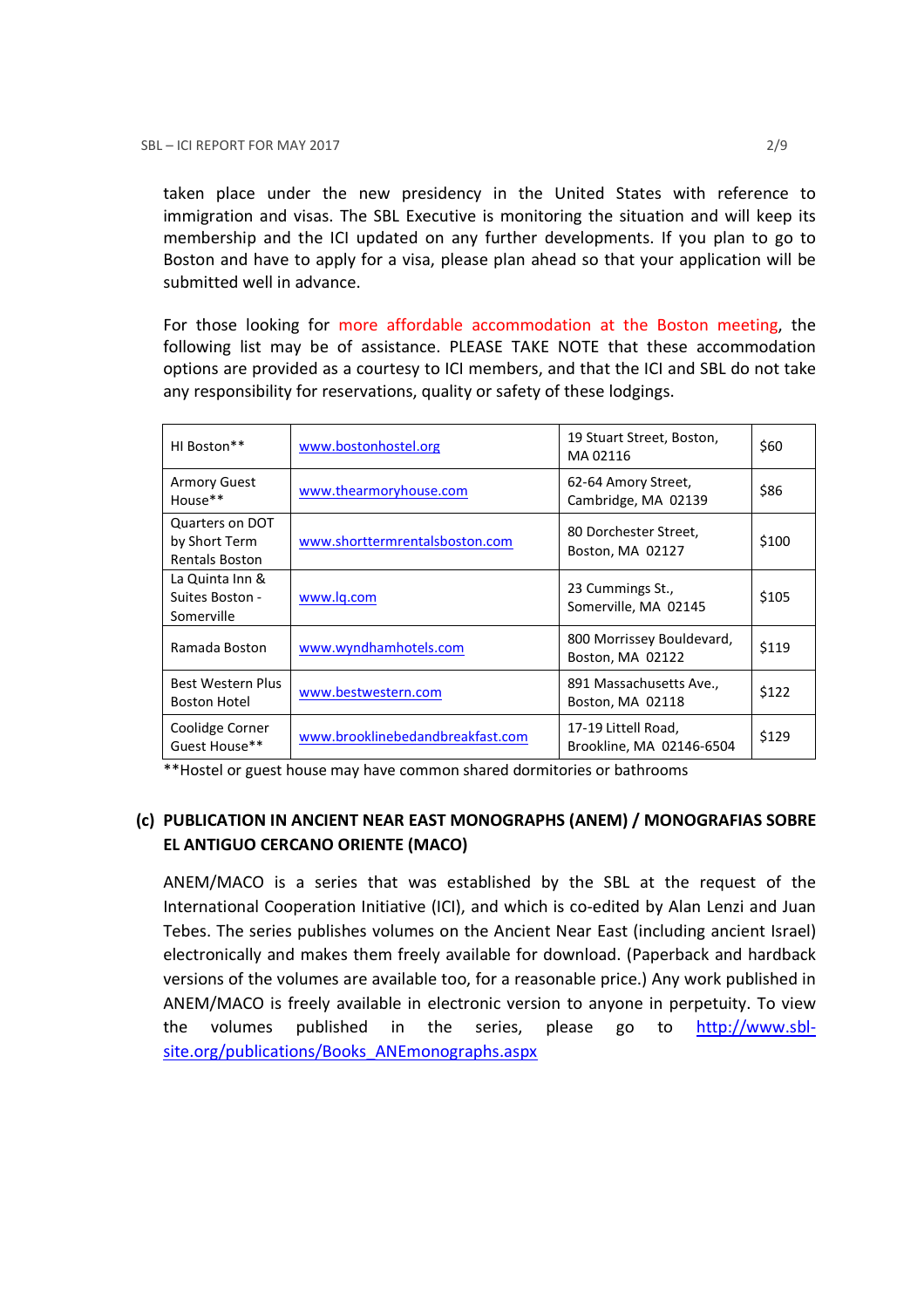#### The latest volumes in ANEM/MACO is:

**Exploring Zechariah, Volume 1&2: The Development of Zechariah and Its Role within the Twelve** 

By Mark J. Boda

These volumes showcases a series of studies on the development of Zechariah as a book and its role within the development and rhetoric of the Book of the Twelve. It features the following: (i) Examination of the role that the final section of the Book of the Twelve played in drawing the corpus together into its final form; (ii) Articles drawn from a variety of journals; (iii) Ten essays that represent advances into Book of the Twelve research.

To download the book for free, paste the following link into your browser: https://www.sbl-site.org/assets/pdfs/pubs/9780884142010\_OA.pdf

### (d) PUBLICATION IN INTERNATIONAL VOICES IN BIBLICAL STUDIES (IVBS)

IVBS is a series that was established by the SBL at the request of the International Cooperation Initiative (ICI), and which is co-edited by Monica Melanchthon and Jione Havea. IVBS encourages in particular submissions from scholars in the present seven international regions for which it has editorial boards: Africa, Central and Eastern Europe, Latin America, Middle East-South Asia, Northeast Asia, Pacific, and Southeast Asia. Interregional collaborations are also welcome. IVBS publishes works in English and in any other language for which its editors can find qualified peer reviewers. Any work published in IVBS is freely available to anyone in perpetuity. The series publishes work generally in the area of reception history and criticism. The scope is not limited to any particular biblical text or historical timeframe. The works will mainly be published in English and, wherever possible, also in primary languages of authors. For more information please go to http://ivbs.sbl-site.org/home.aspx. If you would consider publishing your work in this series, feel free to contact one of the two general editors, Monica Melanchthon or Jione Havea.

The latest volume in IVBS is: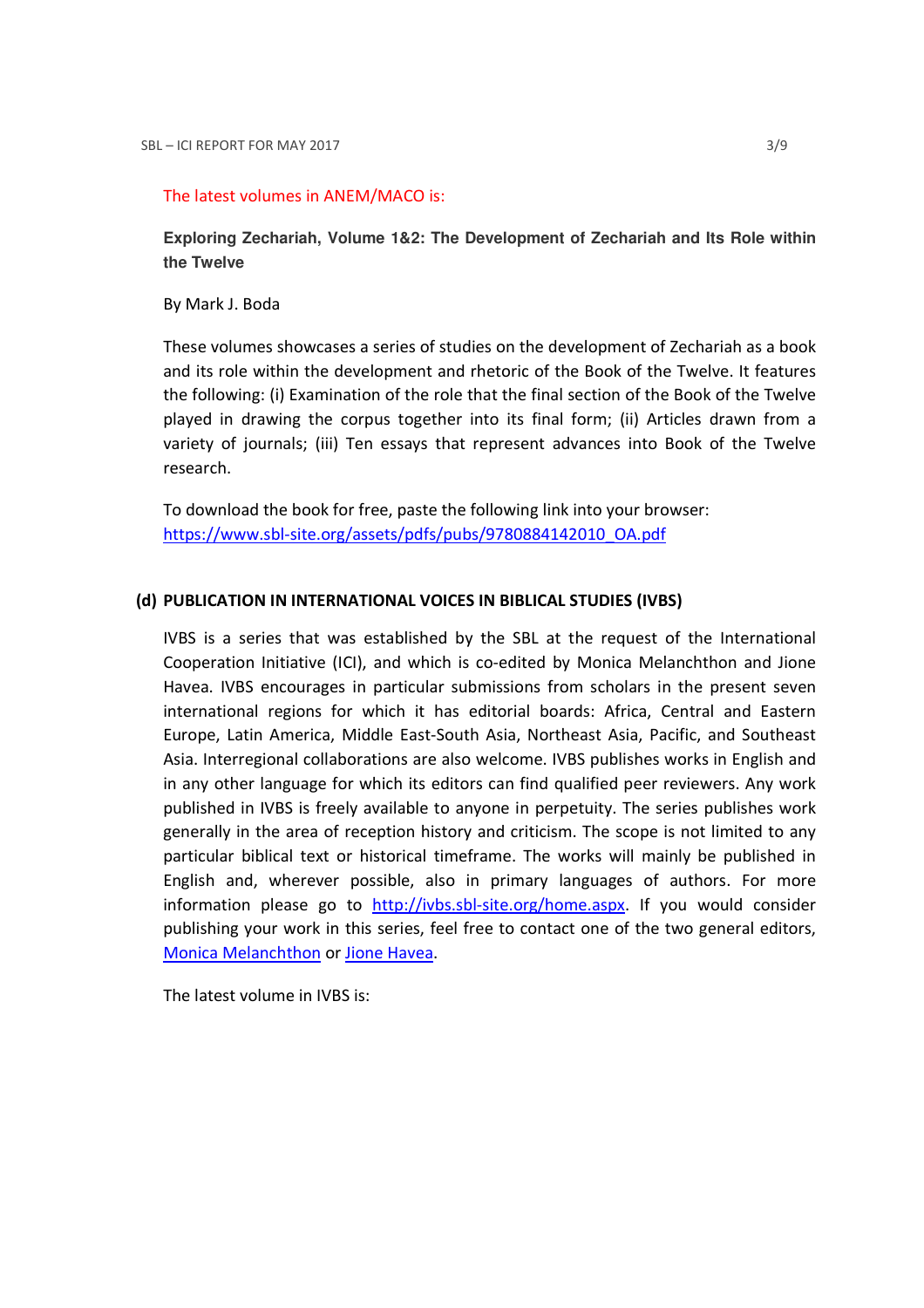### Reading Ruth in Asia

Edited by Jione Havea and Peter Lau

This monograph contains readings of texts and themes from the Book of Ruth by scholars from Asia. There is a strong mix of postcolonial and contextual flavors in the essays, which together give readers a taste of Biblical Criticism in Asia. Special attention is given to the literary, cultural, gender and minoritized subjects in the Book of Ruth.

To download the book for free, paste the following link into your browser: http://ivbs.sbl-site.org/uploads/9780884141006\_OA.pdf

### (e) PUBLICATIONS: ONLINE BOOKS – NEW BOOKS ADDED

(For the full list, please go to http://www.sbl-site.org/publications/Books\_ICIbooks.aspx)

## La Violencia and the Hebrew Bible: The Politics and Histories of Biblical Hermeneutics on the American Continent

Scholz, Susanne, and Pablo R. Andiñach, eds. La Violencia and the Hebrew Bible: The Politics and Histories of Biblical Hermeneutics on the American Continent. Semeia Studies 82. Atlanta: Society of Biblical Literature, 2016.

Violence in its wide range of horrifying expressions is real in people's lives, and biblical interpreters must take violence in the world seriously to arrive at relevant ideas about the place of the Bible in the world. Each essay addresses people's experiences of violence in the study of the Bible through the context of la violencia, the Spanish noun referring to the brutal, repressive, and murderous policies of state-sponsored violence practiced in many South and Central American and Caribbean countries during the twentieth century that external powers such as the USA often endorsed and fostered.

### Ancient Fiction and Early Christian Narrative

Hock, Ronald F., J. Bradley Chance, and Judith Perkins, eds. Ancient Fiction and Early Christian Narrative. SBL Symposium Series 6. Atlanta: Scholars Press, 1998.

This collection of fifteen essays explores ancient fiction and relates it in new and insightful ways to early Christian literature. These essays analyze the precise nature of ancient fiction, investigate individual examples of ancient fiction, such as Chariton's Chaereas and Callirhoe, Xenophon's Ephesian Tale, and the anonymous Life of Aesop, and illuminate the New Testament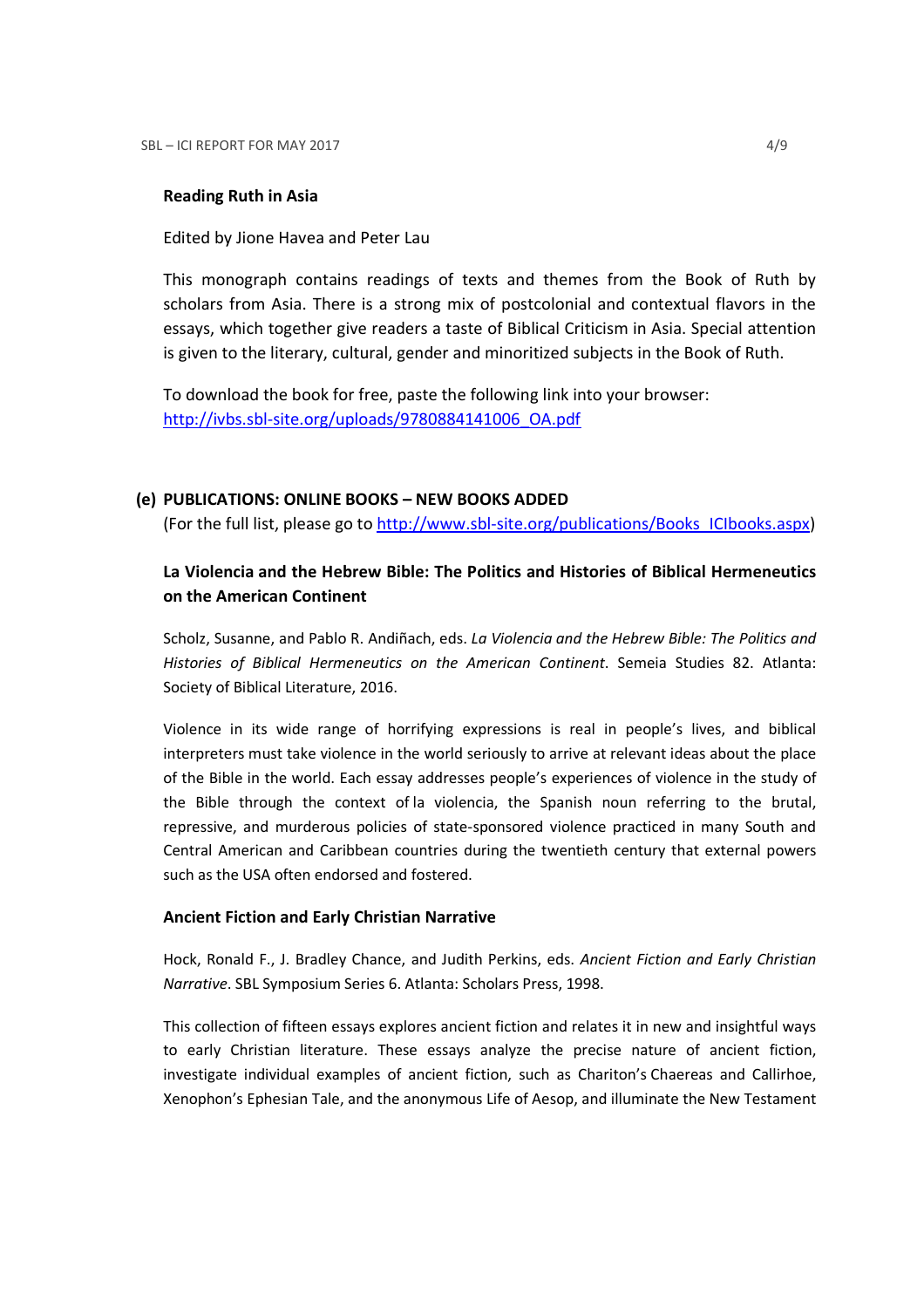Gospels and Letters of Paul, as well as the apocryphal Acts, by comparing this Christian literature with the form and content of ancient fiction.

### Other Publishers' Resources and Resources in Spanish

Oxford University Press offers free and reduced rate access to dozens of countries. Learn more on their website.

We thank the Instituto Multidisciplinario de Historia y Ciencias Humanas who is willing to make some direct links to free Spanish publications available on the ICI book repository page. See the following link. Links are available there to the following books (in Spanish):

- Excavation reports of Tell el-Ghaba (Egypt)
- Study of Stela of Gebel Barkal (Egypt)
- Proceedings I institute worshop (includes articles on ANE)
- Proceedings II institute worshop (includes articles on ANE)
- Proceedings III institute worshop (includes articles on ANE)

There is also a link to the following Spanish journal:

• Journal of Egyptological Studies

### JSTOR provides free or low cost access to more than 1,500 institutions in 69 countries

More than 1,500 institutions in Africa and other developing nations receive access to JSTOR free of charge or for steeply reduced fees. This is made possible through a combination of philanthropic support and the fees paid by libraries in other countries around the world, as well as publishers' eagerness to support this work. More information is available about JSTOR's African Access Initiative and Developing Nations Access Initiative programs.

### (f) ICI TEACHING COLLABORATION PROGRAM

In order to facilitate the exchange of scholars and institutions in biblical studies across the globe, a teaching collaboration program is run by the ICI. The facility consists of lists of scholars and institutions interested in exchanges that are made available on the SBL website. See: http://sbl-site.org/educational/ICITeaching.aspx. If you or your institution is interested in such collaboration, please visit the site and enroll yourself in these lists. For more information, contact Jackie du Toit.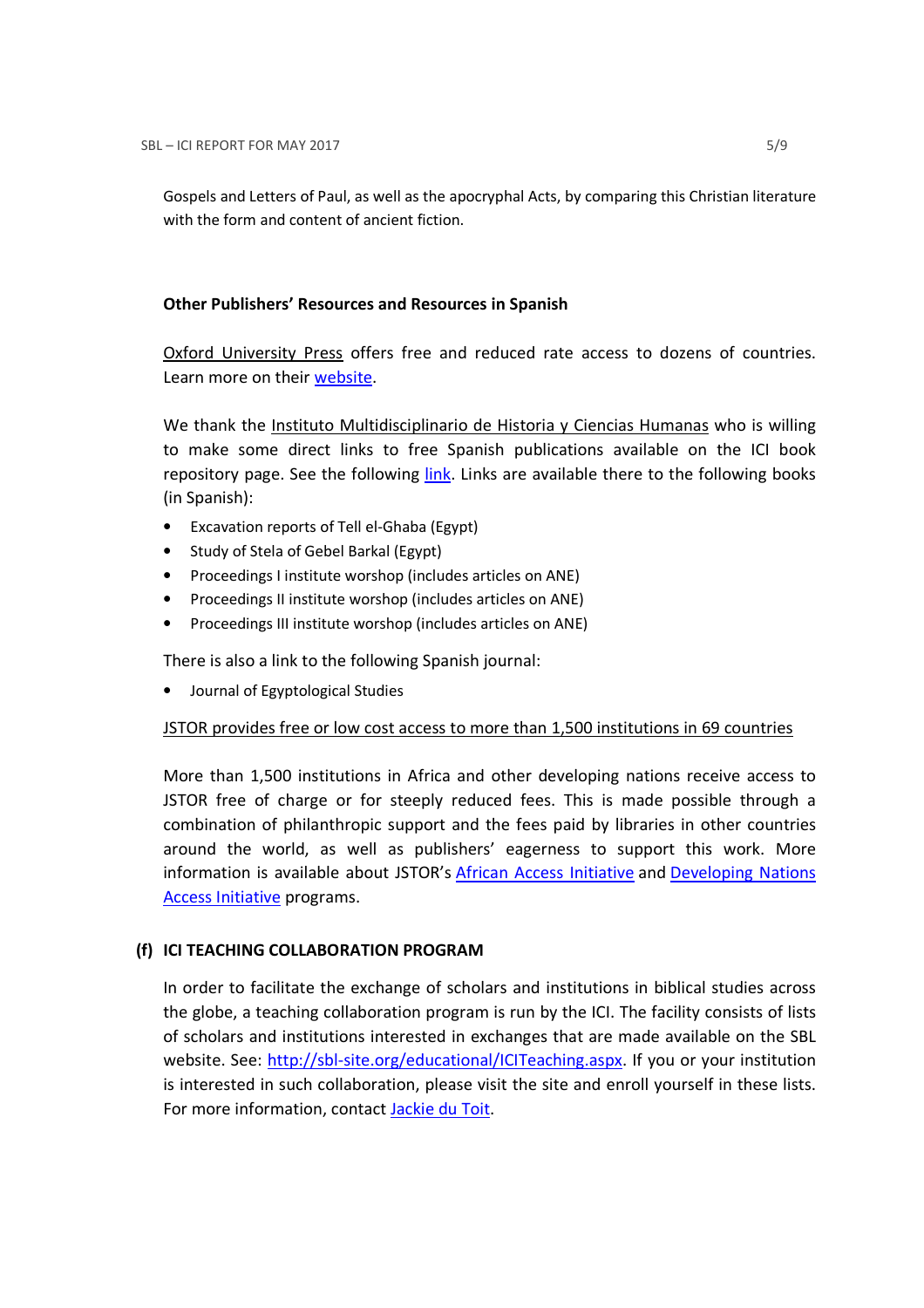### (g) JOURNAL OF BIBLICAL LITERATURE (JBL) ARCHIVE

Take note that an archive with JBL articles from volume 122.1 of 2003 through volume 130.1 of 2011 is available online to people accessing the SBL website from any ICI country. See http://www.sbl-site.org/publications/ICI\_JBLarchive.aspx. All articles in those volumes can be downloaded for free!

### (h) THE SBL WEBSITE

The SBL website (on the SBL Press page) has a facility where one can search the full text of all SBL books! For this very convenient tool, see: http://sbl-site.org/publications/default.aspx

For searching reviews of a vast number of academic publications, see the website of Review of Biblical Literature (RBL) at (you have to log in with your membership number): http://www.bookreviews.org/

### (i) EVENTS

The SBL maintains a significant list of events taking place anywhere in the globe. For the full list please go to http://www.sbl-site.org/meetings/events.aspx

A selection of events is listed below—mainly those taking place in ICI regions. Please provide information on conferences in your region, including calls for papers, to Sharon Johnson at sharon.johnson@sbl-site.org.

### June 15, 2017

## Call for Papers: The Dead Sea Scrolls Seventy Years Later. Manuscripts, Traditions, Interpretations, and Their Biblical Context

John Paul II Catholic University of Lublin, Poland

The contributions may deal with any topic related to the Dead Sea scrolls, be it archeological, paleographic, literary, historical, social, biblical, or religious—again, in their widest understandings. The preferred approach is to present a particular theme from the perspective of the development of the related scholarly research, beginning with the first publications of a Qumran manuscript, or first/early interpretations concerning a particular topic related to Qumran research. Any other analysis or approach is also acceptable.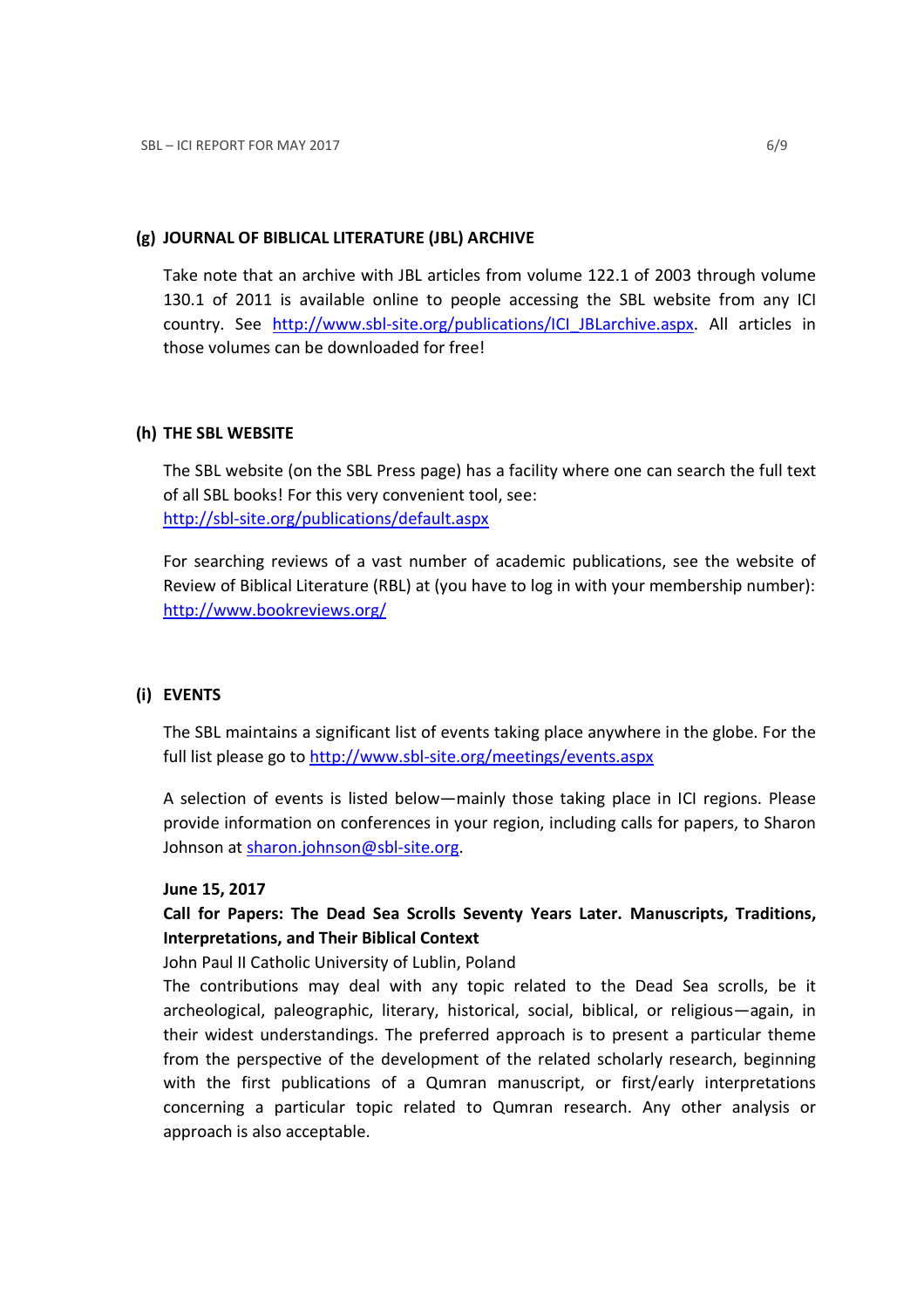For more information:

See http://ocs.academicon.pl/index.php/test/DSS2017

### July 18-22, 2017

#### Philosophical Investigation of the Hebrew Scriptures, Talmud and Midrash

This conference will seek to elucidate the classical Jewish theology of torah from heaven in light of recent challenges. We are especially interested in papers that seek a better understanding of the views presented in the Hebrew Bible, Talmud and Midrash, according to which the torah is to be seen as entering the world through, or being given shape by, God's speech to Moses and Israel at Mt. Sinai.

Please direct correspondence to gavriell@herzlinstitute.org

### August 7, 2017

## Conference on Apocalyptic Literature and Mysticism: Investigating a Turn in Recent Apocalyptic Research

Yale Divinity School and the Faculty of Theology and Religion at the University of the Free State in Bloemfontein, South Africa, will be hosting a conference on this theme. The conference focuses on the relationship between apocalyptic literature and Merkavah Mysticism/mystical movements/texts. The conference will take place on at the University of the Free State. Speakers include John Collins, Adela Collins, Greg Sterling, Jörg Frey and Pieter de Villiers.

For more information.

### August 7-11, 2017

2017 SBL International Meeting Berlin, Germany https://www.sbl-site.org/meetings/Internationalmeeting.aspx

### September 8-10, 2017

### Biblical Interpretation for Caribbean Renewal

Jamaica Theological Seminary will host an interdisciplinary theology conference on its campus 14-16 West Avenue, Constant Spring, Kingston 8, Jamaica W.I. The conference is co-sponsored with the Caribbean Graduate School of Theology and the United Theological College of the West Indies.

Both Caribbean residents and others with an interest in the Caribbean are invited to propose papers on any aspect of the theme of "Biblical Interpretation for Caribbean Renewal." We especially encourage papers that:

- propose priorities for biblical interpretation in the Caribbean
- address current practices of biblical interpretation in the Caribbean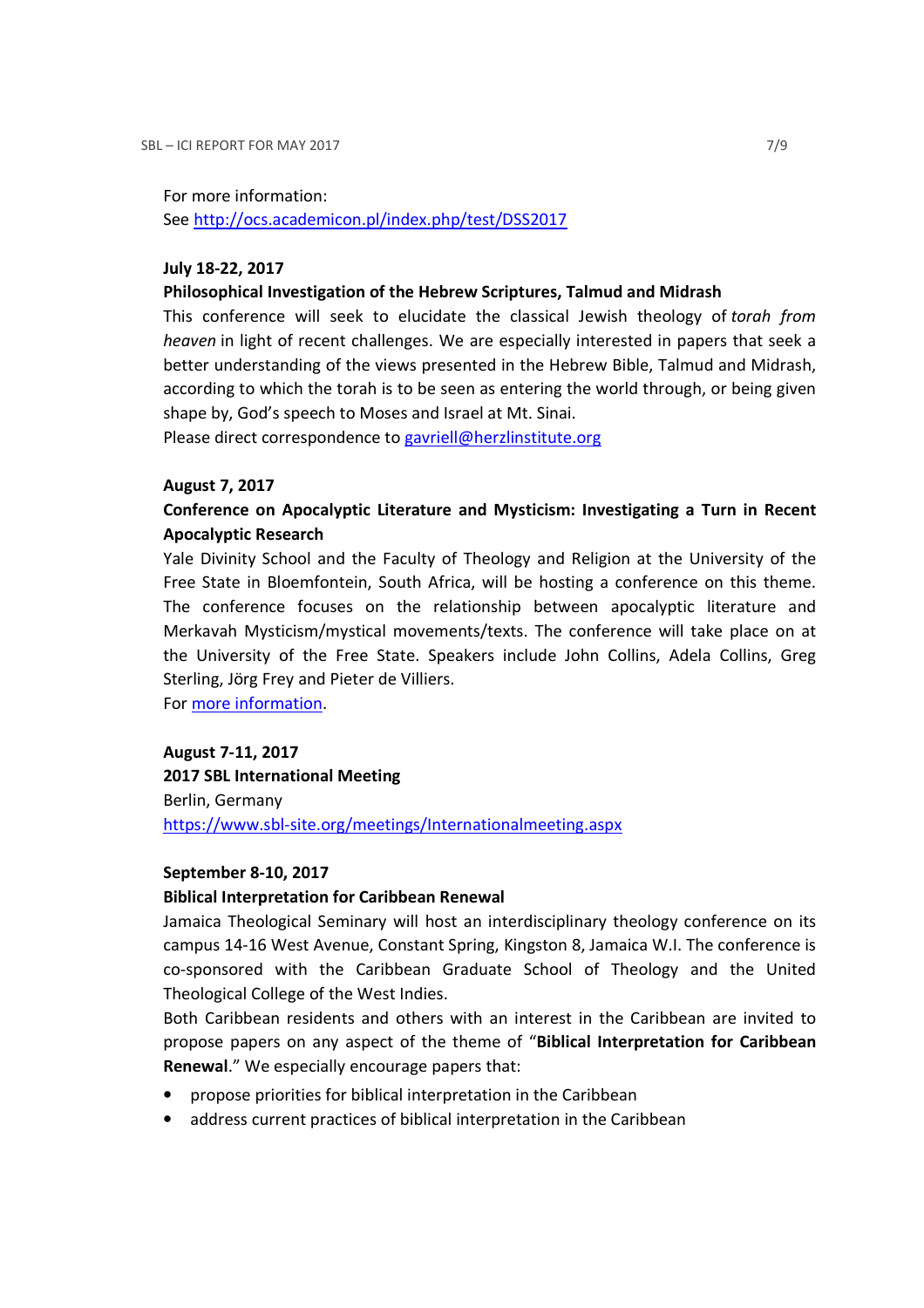• engage particular biblical texts in light of Caribbean realities

The due date for receiving proposals is July 15, 2017.

Further information on submitting proposals may be found in the Call for Papers. For more information please visit the conference page on the website of the Jamaica Theological Seminary.

### October 25-26, 2017

## The Dead Sea Scrolls Seventy Years Later. Manuscripts, Traditions, Interpretations, and Their Biblical Context

John Paul II Catholic University of Lublin, Poland.

The huge impact of the scrolls on the field of biblical studies (in its most expansive sense!) makes it imperative that we undertake today an effort to examine and review the large field of Dead Sea Scrolls studies. The seventieth anniversary of the first discoveries seems an opportune time. The conference creates a platform for scholarly exchange concerning the present state of professional research in the field of Qumran studies.

For more information: See http://ocs.academicon.pl/index.php/test/DSS2017

November 18-21, 2017

2017 SBL Annual Meeting Boston, Massachusetts https://www.sbl-site.org/meetings/Annualmeeting.aspx

### (j) SBL EDUCATIONAL RESOURCES FREELY AVAILABLE

There are links to numerous educational resources on the SBL website. The following are freely available: (i) Resources on Teaching the Bible; (ii) Freely downloadable Hebrew, Greek and Transliteration fonts (amongst others); (iii) Resources on Bible translations and commentaries; and (iv) Research tool resources.

See http://sbl-site.org/educational/default.aspx

Also remember to check the newly-developed **Bible Odyssey** online portal. See www.bibleodyssey.org. This portal offers wonderful educational resources, but also resources for broader popular audiences. Use this site to popularize our academic studies in faith communities!

Any topics you would like to see Bible Odyssey address? Just send a message to: bow@sbl-site.org